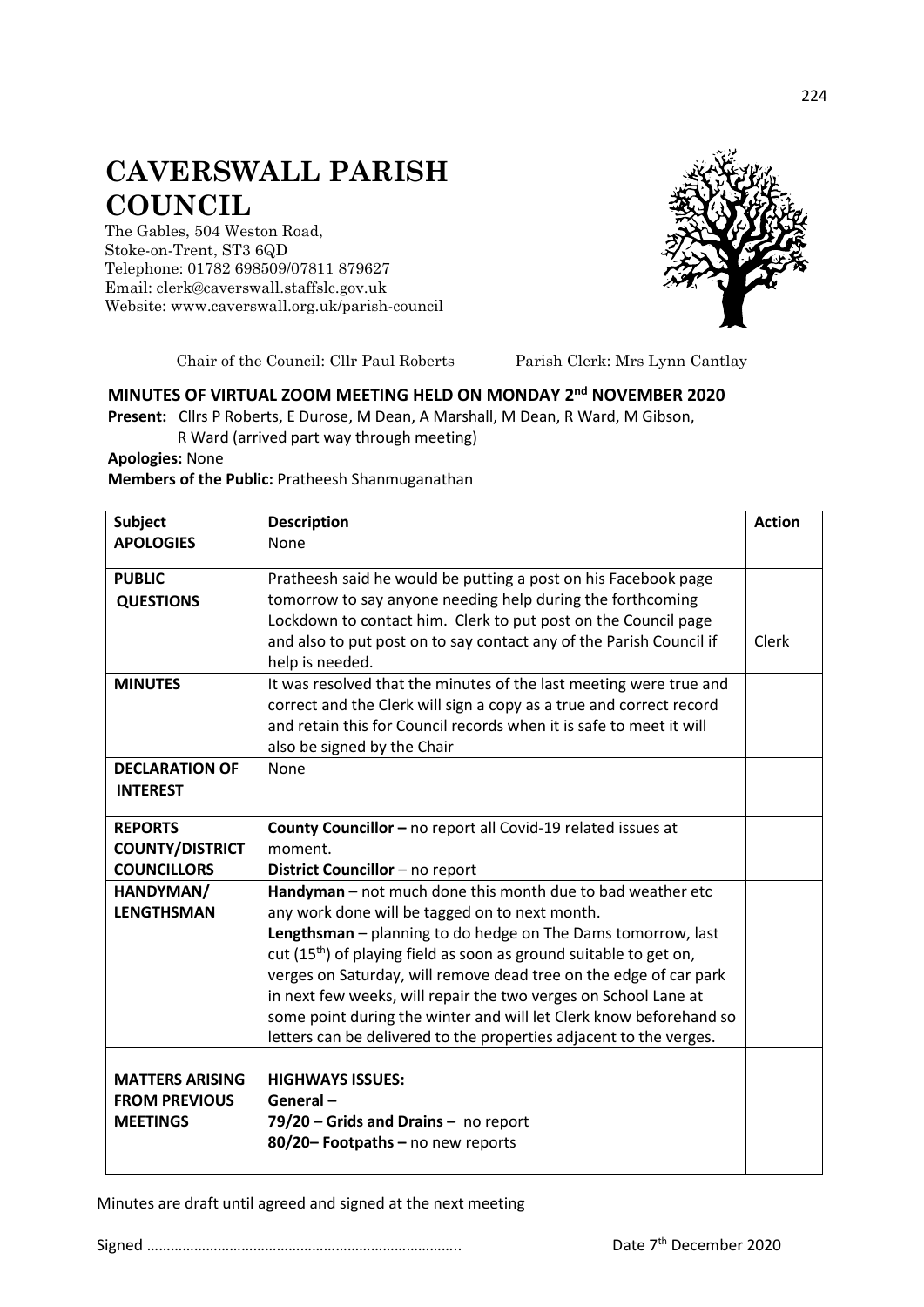| <b>Subject</b> | <b>Description</b>                                                                                                                   | <b>Action</b> |
|----------------|--------------------------------------------------------------------------------------------------------------------------------------|---------------|
|                | 81/20 Bus shelter - roof                                                                                                             |               |
|                | (66/20, 56/2045/20, 33/20, 20/20, 04/20, 93/19, 68/19, 59/19,                                                                        |               |
|                | 50/19                                                                                                                                |               |
|                | On going                                                                                                                             |               |
|                | 82/20 Seat by stocks on tree in The Square                                                                                           |               |
|                | (67/20, 57/20, 34/20, 21/20, 05/20, 94/19, 80/29, 69/19, 51/19)                                                                      |               |
|                | Clerk has sent letter to Neil Chandler, but no reply received.                                                                       |               |
|                | 83/20 Register of playing field land                                                                                                 |               |
|                | (68/20, 59/20, 48/20, 36/20, 23/20, 07/20, 97/19, 82/19, 71/19)                                                                      |               |
|                | On-going.                                                                                                                            |               |
|                | 84/20 Christmas light -Tree in The Square                                                                                            |               |
|                | (69/70, 49/20, 39/20, 27/20, 12/20, 104/19)                                                                                          |               |
|                | On-going. As Christmas is getting closer and we have not been able                                                                   |               |
|                | to progress sorting tree lights Cllr Marshall suggested obtaining                                                                    |               |
|                | some solar powered lights which could be used this year. It was                                                                      | AM            |
|                | agreed by all Councillors to go ahead and order these.                                                                               |               |
|                | Cllrs all agreed that Cllr Marshall to be reimbursed for these when                                                                  | Clerk         |
|                | they had arrived.                                                                                                                    |               |
|                | 85/20 Playing Field -tree condition                                                                                                  |               |
|                | (70/20, 61/20) Lengthsman to remove in the next few weeks.                                                                           |               |
|                | Cllr Roberts had received an email from Kathy Egginton about a                                                                       | Clerk         |
|                | Chestnut sapling she had been given asking if it could be planted on                                                                 |               |
|                | the playing field. It was agreed by all Councillors that permission                                                                  |               |
|                | was to be given and it should be planted near to where the tree                                                                      |               |
|                | being removed is.                                                                                                                    |               |
|                | 86/20 High Street - Increase in Traffic and Signs                                                                                    |               |
|                | (72/20, 62/20) Cllr Clayton asked if we had been in communication<br>with schools overuse of High Street. Clerk advised that a draft |               |
|                | letter had been done regarding child safety concerns. Clerk to add                                                                   |               |
|                | that High Street is an access only route it is not a thoroughfare and                                                                | Clerk         |
|                | therefore should not be used by parents to access car parking at                                                                     |               |
|                | The Red House. Clerk to circulate draft letter to all Councillors for                                                                |               |
|                | comments prior to sending to school.                                                                                                 |               |
|                | Re signs - these have been produced and Cllr Roberts is obtaining                                                                    | <b>PR</b>     |
|                | the necessary fixing to ensure that they are secure and do not                                                                       |               |
|                | disappear as did the previous signs then will put these in place.                                                                    |               |
|                | 87/20 Tree in the Square - condition                                                                                                 |               |
|                | (73/20, 65/20) Still no response from Steve Massey. See also 84/20                                                                   |               |
|                | above re lights.                                                                                                                     |               |
|                | 88/20 Village signs -                                                                                                                |               |
|                | (74/20) Clerk reported that Amazon vouchers had been sent to the                                                                     |               |
|                | two girls who are delighted to receive their vouchers, and both                                                                      |               |
|                | have thanked the Council.                                                                                                            |               |
|                | 89/20 New Noticeboard/Visitor Information                                                                                            |               |
|                | (77/20) This is on order and we should have layout for header                                                                        |               |
|                | during w/c 9 <sup>th</sup> November with delivery either the end of that week                                                        |               |
|                | or beginning of the week after.                                                                                                      |               |
|                |                                                                                                                                      |               |

Minutes are draft until agreed and signed at the next meeting

Signed …………………………………………………………………….. Date 7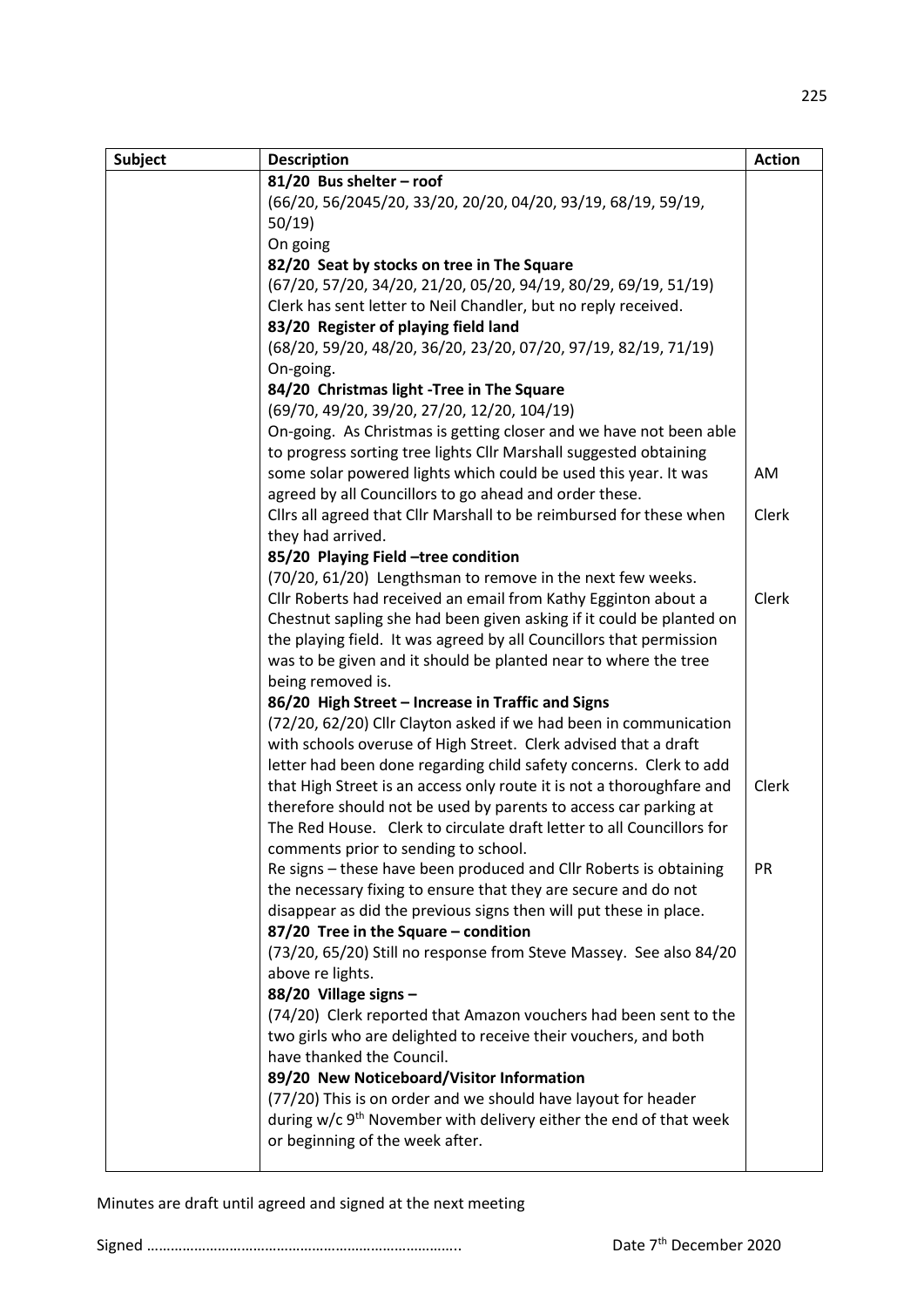| <b>Subject</b>        | <b>Description</b>                                                            | <b>Action</b> |
|-----------------------|-------------------------------------------------------------------------------|---------------|
|                       | 90/20 Parish Website                                                          |               |
|                       | (78/20) Clerk has been in contact with Steve Baggaley who is giving           |               |
|                       | some thought to this and will get back with ideas. Other IT website           | Clerk         |
|                       | builders to be contacted for quotes as per CPC regulations.                   |               |
|                       | <b>Unresolved Items: None</b>                                                 |               |
| <b>CORRESPONDENCE</b> | TSB - Bank statement                                                          |               |
|                       | 91/20 Accounts                                                                |               |
| <b>FINANCE</b>        | Payments:                                                                     |               |
|                       | The following payments were made between the October meeting                  |               |
|                       | and this meeting (prior to making payments the Clerk emailed the              |               |
|                       | Chair, Cllr Roberts, for approval to pay, he approved - these                 |               |
|                       | payment falls under Financial Order Section 4.1 powers for the                |               |
|                       | Clerk, with approval from the Chair, to pay any item up to £250.00)           |               |
|                       |                                                                               |               |
|                       | Eon Highways Lighting - £228.84 *                                             |               |
|                       | (NB statement arrived by email on 8 <sup>th</sup> October but the date of the |               |
|                       | invoice on that statement was 28 <sup>th</sup> September, this was never      |               |
|                       | received.)                                                                    |               |
|                       | M. Brennan (Grafix Signs) No wide vehicles etc - £100.00 *                    |               |
|                       |                                                                               |               |
|                       | The following accounts were presented for approval: -                         |               |
|                       | Mrs L Cantlay - Clerk Salary and Expenses - Nov<br>£266.40                    |               |
|                       | Town & Country - Lengthsman work - Oct invoice<br>£ 228.00 *                  |               |
|                       | Mr A Marshall - reimbursement for security bollards<br>£143.40<br>∗           |               |
|                       | TOTAL PAYMENTS THIS MONTH - £645.79                                           |               |
|                       | * - indicates payments to be made via Internet Banking Faster                 |               |
|                       | Payment - all were accepted and approved for payment at the                   |               |
|                       | meeting.                                                                      |               |
|                       | Transfer: £700.00                                                             |               |
|                       | <b>Receipts:</b>                                                              |               |
|                       | Bank Interest - October (both accounts) - £9.69                               |               |
|                       | Total Receipt - £9.69                                                         |               |
|                       |                                                                               |               |
|                       | Bank Accounts (after any payment or receipts made):                           |               |
|                       | Current Account - £173.75 after payments made                                 |               |
|                       | Instant Access Account - £8,464.44                                            |               |
|                       | Contingency Account - £16,396.58                                              |               |
|                       | 92/20                                                                         |               |
| <b>PLANNING</b>       | Applications - none received                                                  |               |
| <b>MATTERS</b>        | <b>Decisions</b> – Caverswall Castle – three applications went before the     |               |
|                       | Planning Committee on 22 <sup>nd</sup> October 2020 - SMD/2017/0252 &         |               |
|                       | 0253 and SMD/2018/0578 - two were refused one approved.                       |               |
|                       | Appeals - none                                                                |               |
|                       | <b>Enforcement Matters: none</b>                                              |               |
|                       | 93/20 Hedges in the Village                                                   |               |
| <b>NEW BUSINESS</b>   | The condition of several hedges was discussed.                                |               |

Minutes are draft until agreed and signed at the next meeting

Signed …………………………………………………………………….. Date 7